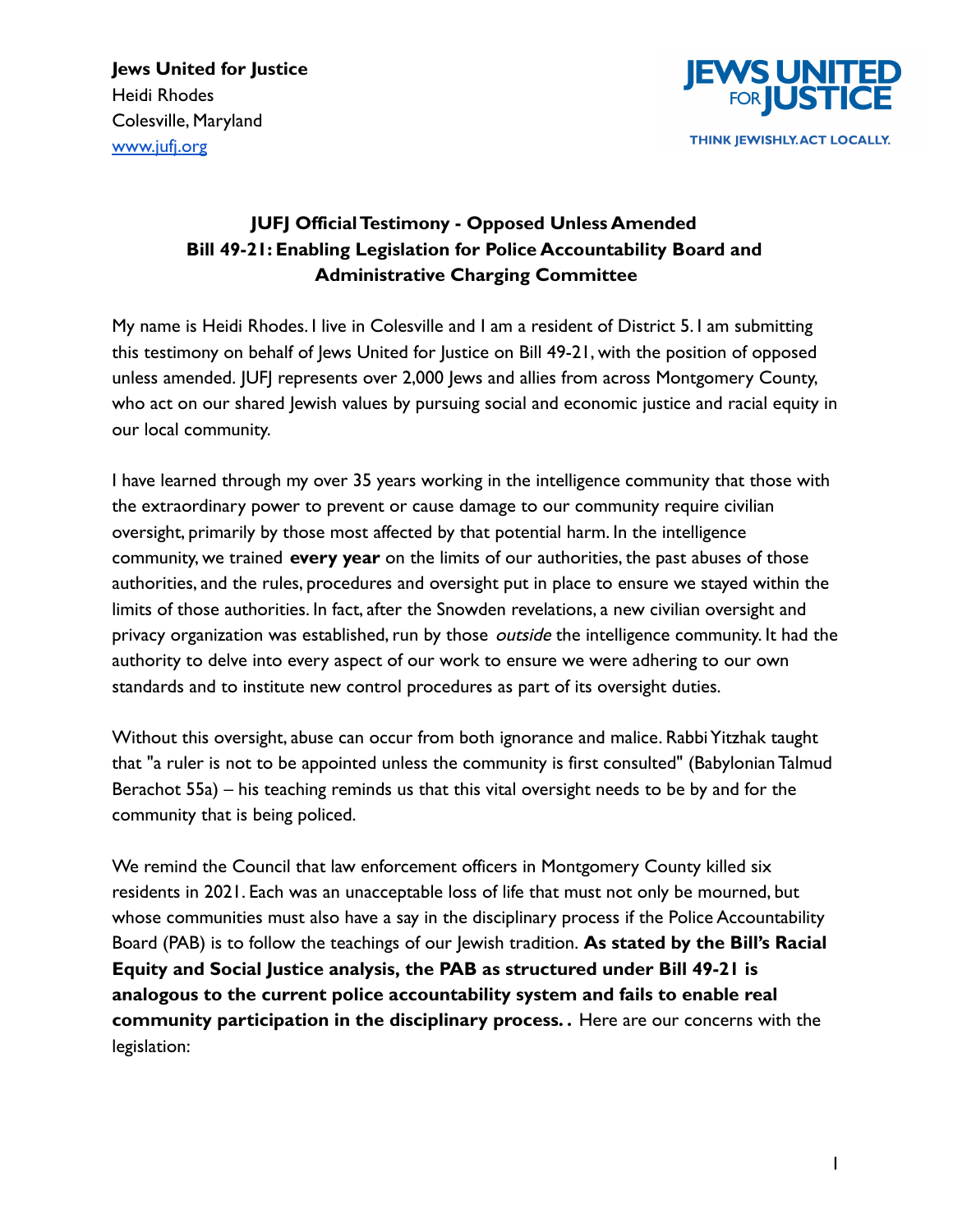# Lack of Community Input and Limited Scope of Work

This bill was drafted without any community input, and thus does not reflect the needs of the general public – especially those communities most impacted by police abuses. Real police accountability depends on civilian oversight.Advocates fought for a law that would allow for enforceable civilian oversight of policing, but we did not achieve that goal.The PAB, a board with oversight but not enforcement powers, **populated by members of the community,** was the compromise.This PAB was intended to ensure meaningful community involvement in the disciplinary process.The Council must gather additional community input on the structure and needs of both the PAB and the Administrative Charging Committee (ACC) for a bill that is more in-line with the intent of the new state law, and which, consistent with the recommendation in the RESJ Statement, is amended to expand the scope of the misconduct complaints that the boards can review.

### Exclusion of Community Members from the PAB

Proper civilian oversight requires that the PAB – and its staff – be broadly representative of our County.We know that our County leaders can shape a board composed of impacted people, as our Police Advisory Commission shows.

Though the PAC and the PAB have two distinct and important purposes, both must be representative of our community's most impacted members. Bill 49-21's criteria for board members, which limits membership only to those with significant law enforcement experience, excludes those communities which have suffered the brunt of bad policing, negating important lived and professional expertise.These criteria perpetuate the status quo for police discipline in Montgomery County and will lead to a PAB that looks exactly like our current MCPD hearing board.Any revision of this bill must include a Racial Equity and Social Justice Impact Statement that reviews how its structures will affect impacted community members.

#### Substantial Conflicts of Interest

The bill creates unacceptable conflicts of interest by requiring the County Attorney to serve as PAB counsel, when the County Attorney also represents the Montgomery County Police Department and the County itself.The PAB must have its own, independent counsel and staff in order to engage in the responsibilities delegated to it by the Maryland Police Accountability Act (MPAA), which include: reviewing the results of investigations of civilian complaints; reviewing disciplinary procedures of all law enforcement agencies in the County; and advising the head of each of those agencies and elected officials about improvements in policing.